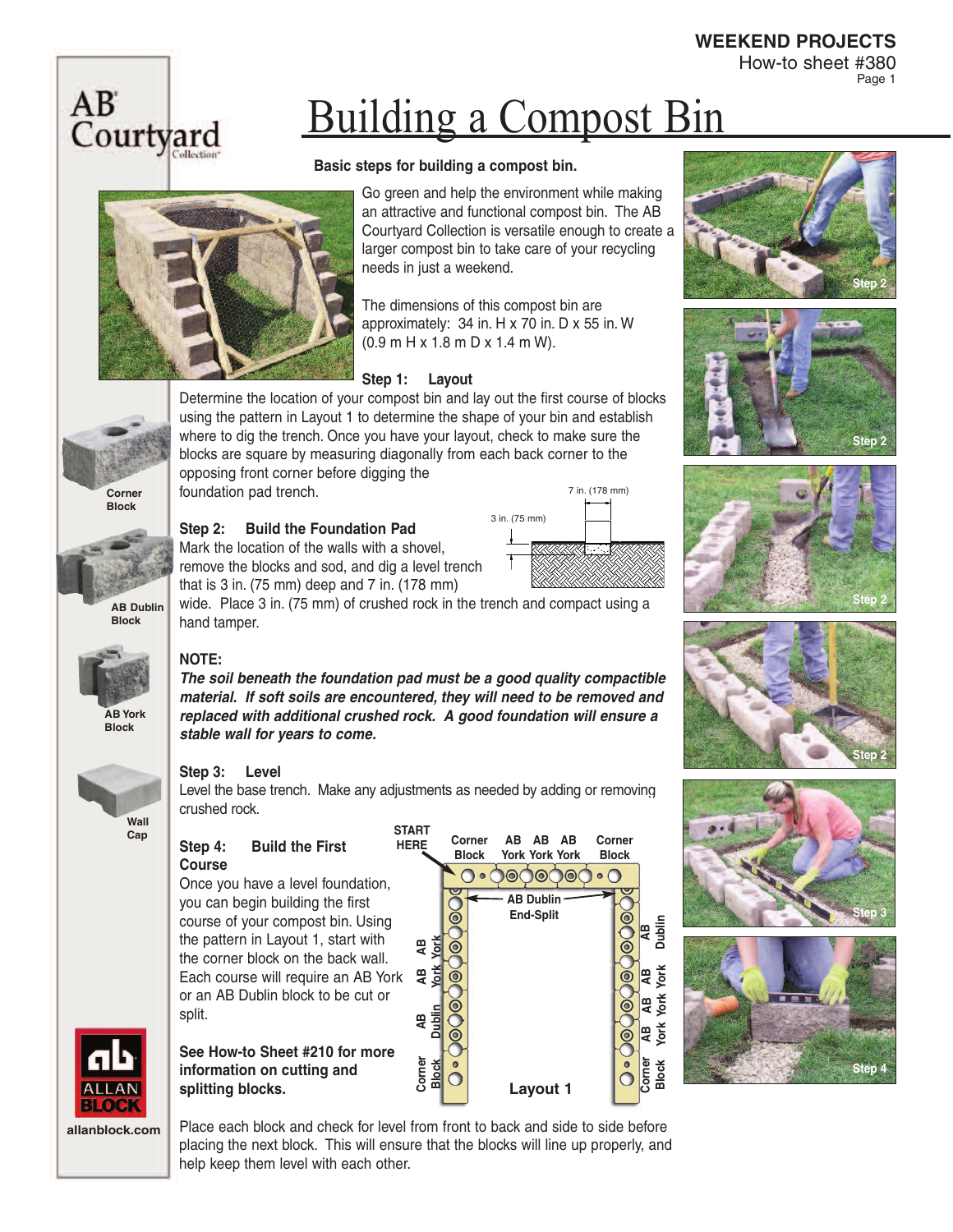How-to sheet #380 Page 2

# AB<br>Courtyard

# Building a Compost Bin

### **Step 5: Check for Square**

Once the first course is installed, use a measuring tape to check the width of your compost bin from the front and the back and make sure it is square by measuring diagonally from each back corner to the opposing front corner.

### **Step 6: Building the Second Course**

Begin the second course at the corner following the pattern in Layout 2. Adjust the blocks as necessary to ensure that they line up properly.



### **Step 7: Building the Additional Courses**

Continue stacking courses of blocks following Layouts 3-5. Adjusting the blocks as necessary as you stack them up. Each course will step back to give a nice staggard look to the front of the bin.











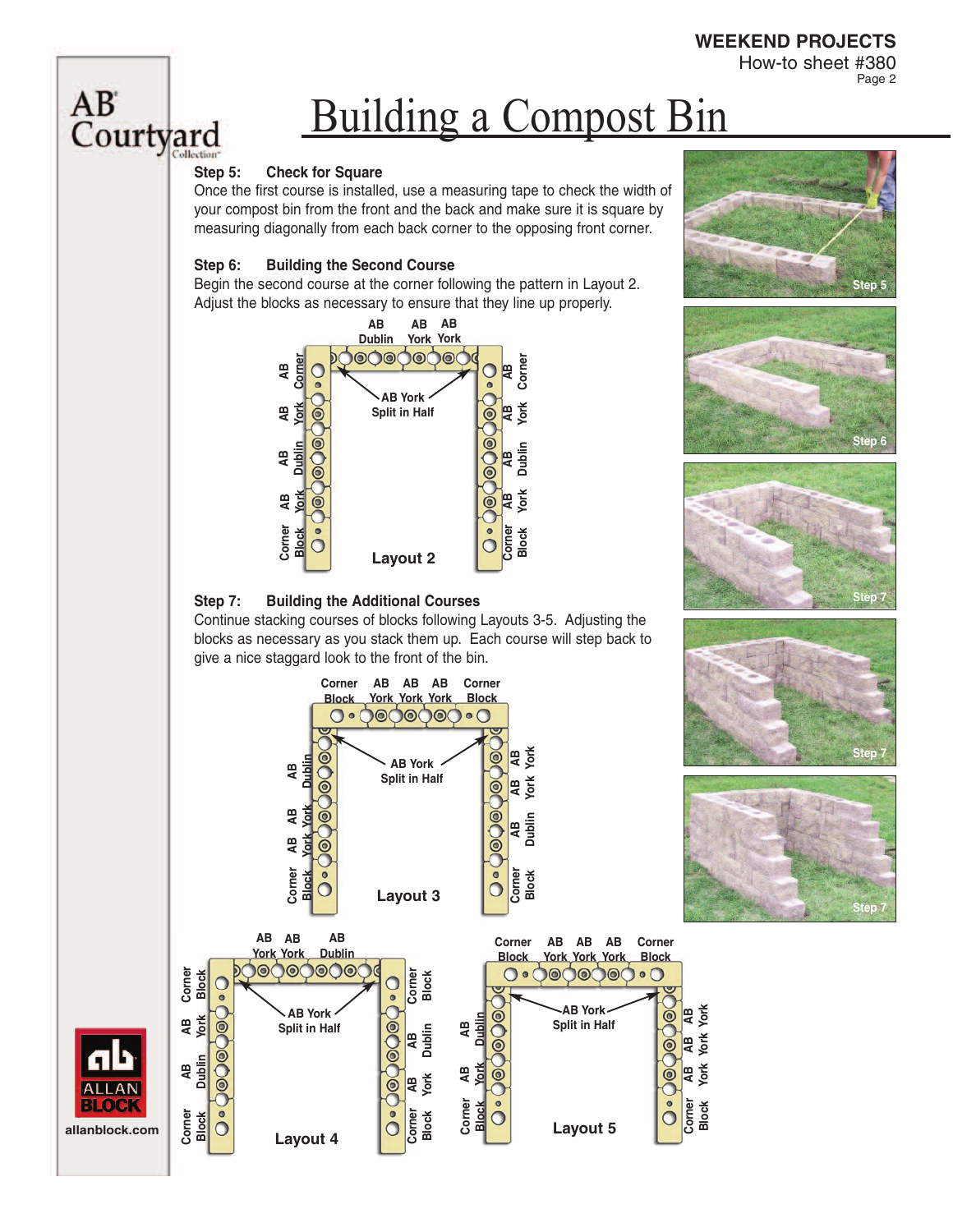How-to sheet #380 Page 3

### $AB^{\circ}$ Courtyard

### Building a Compost Bin

**Wall Cap Layout**

**Aluminum Angle Pieces**

**Shaded Cap Pieces to be Removed**

#### **Step 8: Installing the Cap Blocks**

Finish the walls with Wall Caps. You will want to place caps on the outside walls first then complete the back wall. There will be a small gap in the back wall. Two caps will need to be cut to complete the back wall.

Starting at the corner on the first outside wall, place the first cap on so that you have a slight overhang off the back wall. This will ensure that the caps along the back wall line up with the corners. Alternate the direction of each Wall Cap as you move down the outside wall. The caps will end before the end of the wall, leaving a portion of the corner block exposed to continue that staggered look. Repeat this on the second outside wall.



Place three caps on the back wall adjusting their placement to ensure an even overhang. You will need to cut two caps to fill in the gap on either end of the back wall. To do this, center the three caps so that there is an equal sized gap on each side of the back wall. Measure the distance of the first gap (from the corner cap to the first cap on the back wall). Mark this distance on the cap to be cut. Using a saw with a masonry blade, cut the cap to the desired dimension. **For more information on cutting and splitting block see how to sheet #210.** Repeat this process to fill in the gap at the other end of the back wall.

Once the caps are cut, secure all the wall caps in place with a bead of masonry adhesive along both sides of the raised rings and along the sides of each wall cap. Allow this to dry completely before moving on to Step 9.

### **Step 9: Install the Compost Cover**

The next step is to complete the compost bin cover. This cover will keep any wildlife from taking up residence in your compost, while still allowing air to filter though.

#### **Step 10: Assemble Cover Brackets**

Use aluminum or galvanized steel angles to attach the cover to the bin. Cut the pieces to size. Use a drill with an masonry bit and masonry screws to attach the angles to the sides of the Wall Caps on each side of the compost bin. Use a minimum of 3 screws for each angle piece. This will create a shelf for the lid to rest on that will make the lid easy to remove when needed.

**Aluminum Angle Assembly**

















**allanblock.com**